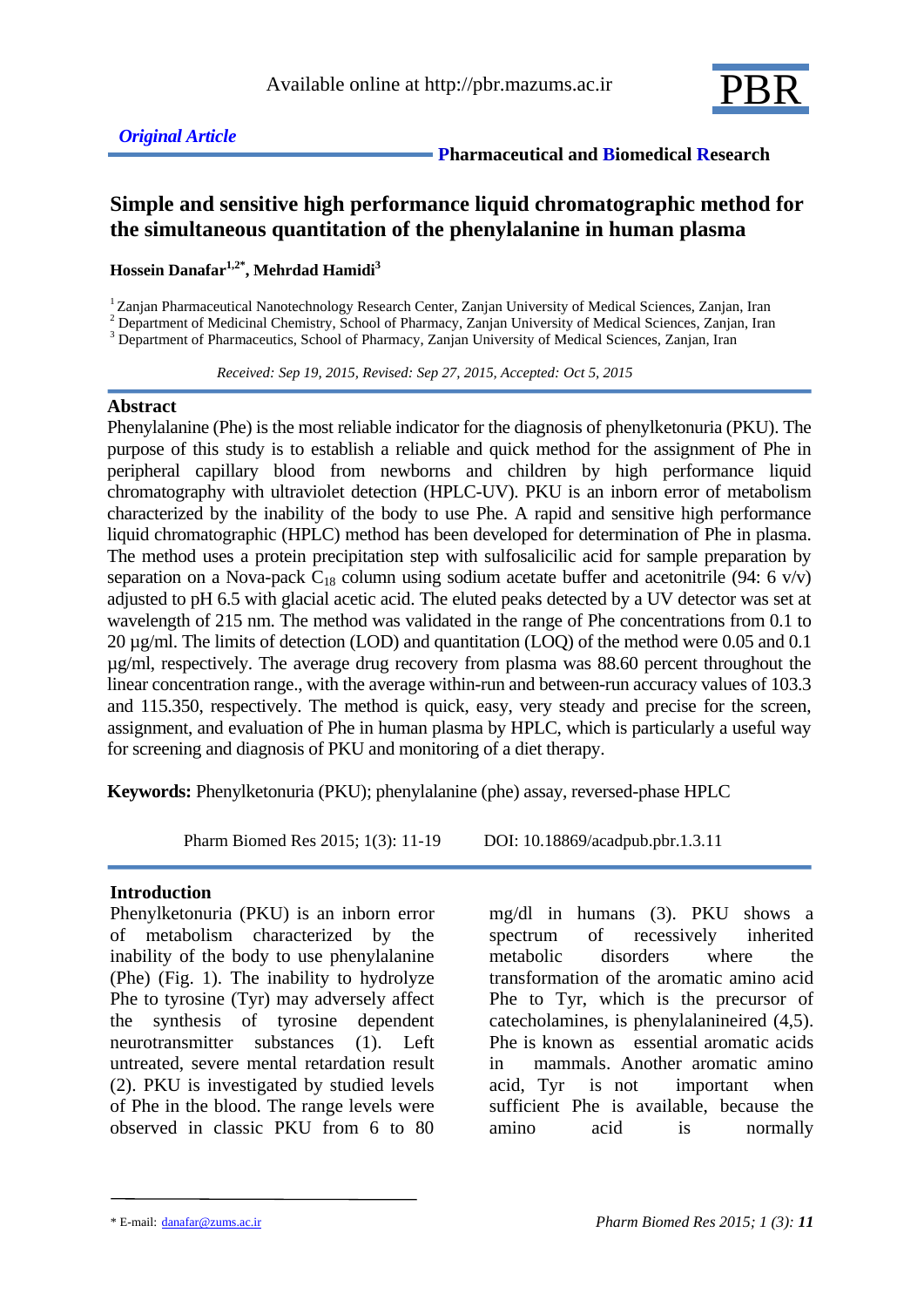

**Figure 1** Chemical structure of phenylalanine

synthesized from Phe in the liver. Measurement of Phe levels in blood is an important way for the diagnosis and subsequent dietary management of PKU. Moreover simultaneous detection of blood Phe and Tyr concentrations and calculating the ratio of Phe/Tyr can reduce the false positive rate in PKU screening (6,7). Currently, high-performance liquidchromatographic (HPLC) assay still roles an extremely important role in the assignment of Phe, and a variety of HPLC methods are used to the simultaneous determination of Phe in serum, plasma and dried blood-spot specimens (8-20)The evaluating and determination of PKU need to the measure of blood Phe levels using HPLC methods have been used for this measurement; however, part of these methods have shortages including instability of samples, cost of agents and rigidness encountered in sample preparation (21-26). In contrast, the HPLC methods used in this study is cheap, sensitive, quick, accurate and available. The objective of this study is to determine the blood Phe level in PKU humans using HPLC.

### **Materials and Methods**

#### *Materials*

5-Sulfosalicylic acid (SSA), sodium acetate, glacial acetic acid, Lphenylalanine and HPLC-grade acetonitile and methanol were obtained from Merck (Darmstadt, Germany). Other chemicals

and solvents were from chemical lab or HPLC purity grades, whenever needed, and were purchased locally.

### *Instrument and HPLC method*

The HPLC system to include of pump (KNAUER, model 1000, Germany), wavelength UV detector (KNAUER, model 2800 (DAD), Germany) used at a wavelength of 215 nm with the outputs to record and analyze using with a software (ChromGate, KNAUER, Germany). The drug analization was performed using a  $C_{18}$ analytical column (250mm×4.6mm, particle size 5µm; Perfectsill, MZ-Analysentechnik, Germany) equipped by a guard column of the same packing. The mobile phase sodium acetate buffer and acetonitrile (94: 6 v/v) adjusted to pH  $6.5$ with glacial acetic acid was with a flow rate of 1 ml/min. Sample injection to system (20  $\mu$ L) was made by a loop.

### *Standard preparation*

A stock solution of 10 µg/ml Phe in water was prepared, from which the concentrations of 20, 10, 5, 2.5, 1, 0.5 and 0.1 µg/ml were prepared by serially diluting this solution with the amount of water. A series of plasma samples with Phe concentrations of 20, 10, 5, 2.5, 1, 0.5 and 0.1 µg/ml were prepared by 1:10 dilution of the commended solutions with drug-free human plasma.

### *Assay procedure*

To 500 µL plasma samples were added, to 400 µL water and 100 µL 30% sulfosalicylic acid. The mixture was vortexed for 30 s. After centrifuged at 12000 rpm for 15 min, the supernatant was isolated and a sample of 20 µL was injected into the HPLC immediately.

### *Analysis Validation Tests*

*a) Standard curve (Linear range)*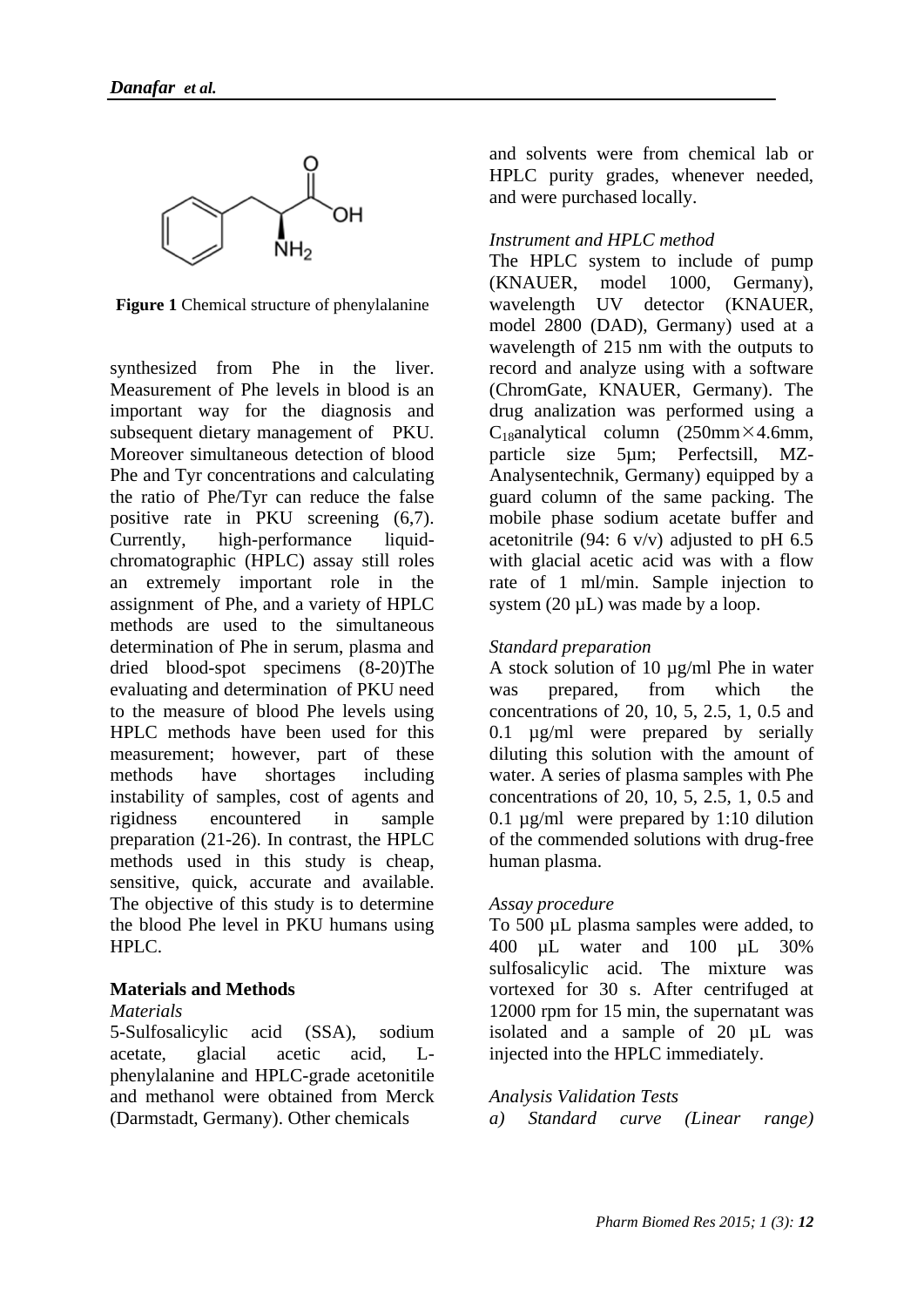The plasma samples with a series of known concentrations, prepared as commended, were analyzed in three runs and, in each case, the linear regression analysis was achieved on known concentrations of Phe against the corresponding peak heights and, then, the regression coefficient (r), slope, and yintercept of the resulting calibration curves were calculated.

### *b) Within-run variations*

In one run, three samples with concentrations of 10, 2.5, and 0.5 µg/ml (from high, middle, and low regions of the standard curve) were prepared in triplicate and analyzed by HPLC method. Then, the coefficient of variations (CV %) of the corresponding determined concentrations were determined in each case.

### *c) Between-run variations*

On three different runs, samples from upper, intermediate, and lower concentration regions used for construction of standard curve (the same as within-run variations test) were prepared and analyzed by HPLC method. Then, the corresponding CV% values were determined.

### *d) Absolute recovery (accuracy)*

For each sample tested for within- and between-run variations, the absolute recovery of the method was calculated as the percent ratio of the measured concentration (determined using standard curve) to the corresponding nominal added concentration.

### *e) Relative recovery (matrix effect)*

Three samples with concentrations of 10, 2.5, and 0.5 µg/ml (from high, middle, and low regions of the standard curve) were prepared in triplicate and analyzed by HPLC method. Then, the ratio of the recorded peak heights to the peak heights calculated from the direct injection of the aqueous solutions of Phe with the same concentrations were determined as percentage in each case.

# f) *Limits of detection and quantitation*

Limit of detection (LOD) was calculated at the lowest concentration to be detected, taking into investigation of a signal-tobaseline noise ratio of 3. Limit of quantitation (LOQ) was applied as the lowest concentration at which the precision to state by relative standard deviation (R.S.D.) is lower than 20% and accuracy to state by relative difference of the measured and true value (RE) is also lower than 20%. The LOQ was repeated five times for confirmation.

### **Results**

### *Method development*

To study of the complex biological matrix of the samples to be analyzed and the nature of the method to be applied for drug assay, the method development efforts were made in two different areas of sample preparation and analyte separation which are studied in detail in the following sections:

### *a) Sample preparation*

Protein precipitation was need and important because this technique can not only purify but also concentrate the sample. sulfosalicylic acid, percholeric acid and water were all exanimate and water: sulfosalicylic acid (80:20 v/v) was finally selected because of its high extraction efficiency and less interference.

### *b) Analyte separation*

In response to lack of an available, sensitive, and easy-to-use analysis method for Phe assay in plasma as an essential part of pharmacokinetic and bioequivalence evaluation projects on the drug we selected a simple and reliable HPLC method with UV detection based on the available equipments found in most pharmaceutical laboratories. Finally, initially a series of isocratic as well as gradient conditions using different usual mobile phase compositions, polarities, ionic strengths,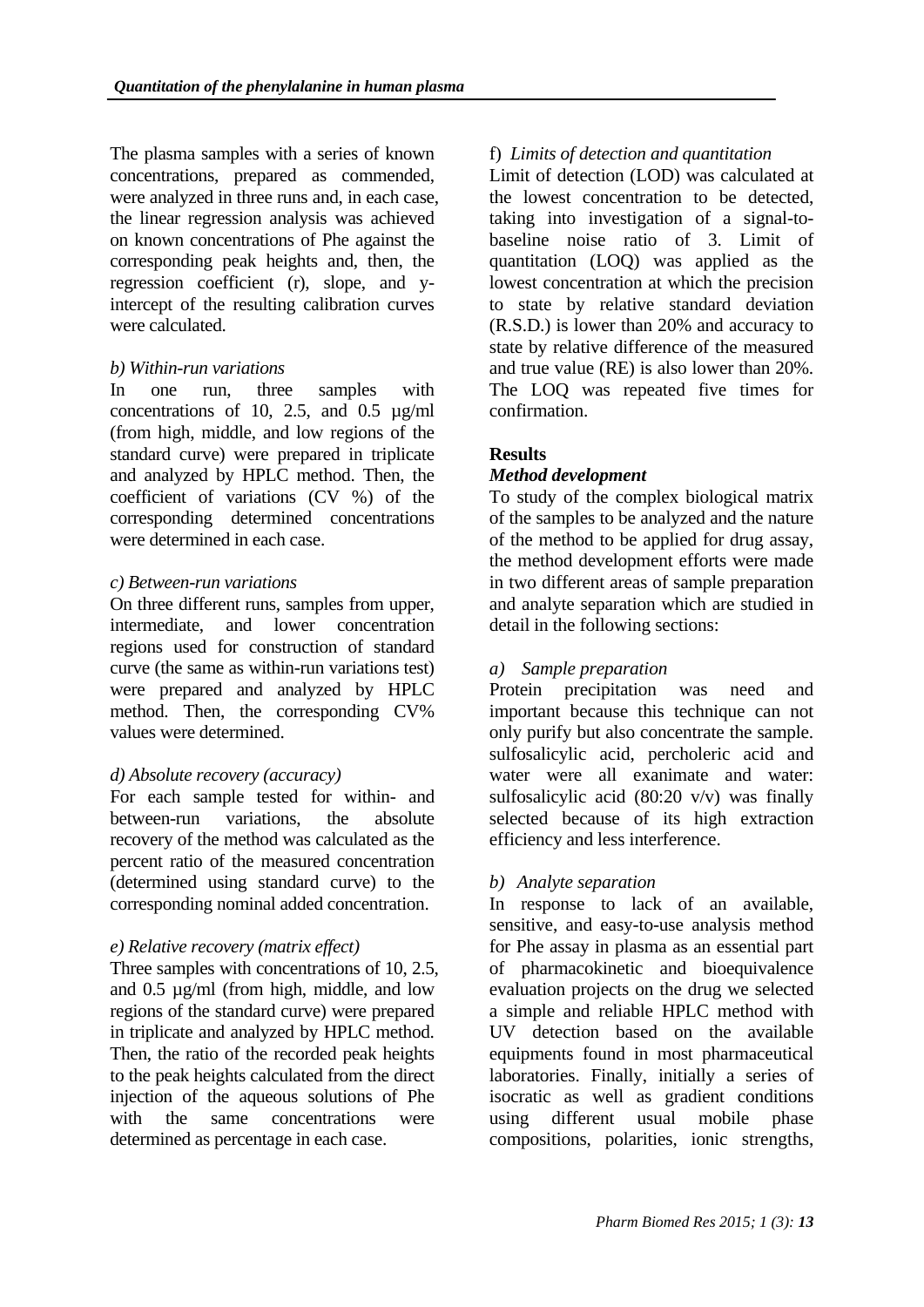and pH values were examined a in order to determine the best condition for the analyte separation. Typical chromatograms produced from the developed method are shown in Fig. 2.

### *Method validation tests*

#### *a) Linearity*

The method produced linear responses

throughout the Phe concentration range of 0.1-20 µg/ml, which is suitable for intended purposes. A typical linear regression equation of the method was:  $y = 0.0215x + 0.194$ , with x and y representing Phe concentration (in µg/ml) and peak height (in arbitrary units), respectively, and the regression coefficient  $(r^2)$  of 0.9915(Fig. 3).



**Figure 2** Typical chromatograms of the HPLC method developed for phenylalanine assay in human plasma: a); Chromatogram of stock solution b) human plasma spiked to a 5µg/ml drug concentration; C) human blank plasma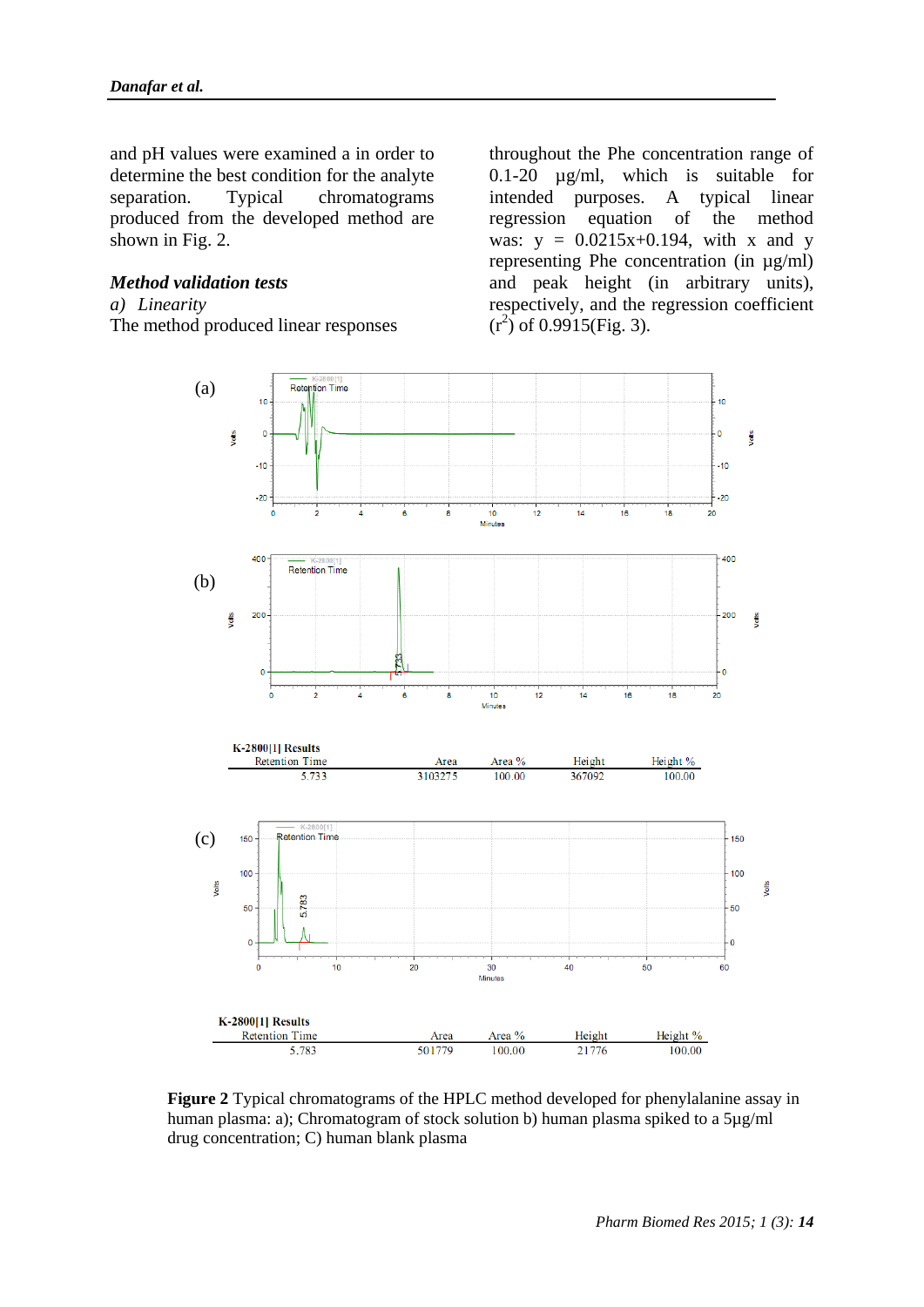

**Figure 3** Standard curve of phenylalanine

### *b) Within-run variations and accuracy*

The within-run variations of the HPLC method as well as the corresponding absolute recoveries are shown in Table1.

*c) Between-run variations and accuracy* The between-run variations of the HPLC method as well as the corresponding absolute recoveries are shown in Table 2.

### *d) Relative recovery*

The relative recovery of Phe using the assay method is shown in Table 3.

### *e) Limit tests*

The limits of detection (LOD) and quantization (LOQ) of the method were 0.05 and 0.1µg/ml, respectively.

In general, the results of the validation tests showed that the method has a high degree of accuracy, repeatability, reproducibility, and recovery with application limits being in the desired range for routine applications.

### **Discussion**

Untreated PKU patients may lead to mental retardation, microcap and other serious medical problems. However, if

PKU patient is degassed early enough; they can grow up with normal brain development by treatment and monitoring Phe levels through mixture of diet and medication. Detection of Phe concentration in blood is the chosen method for diagnosis of PKU and treatment assignment. Methods for quantitative assignment of Phe in blood samples include HPLC method  $(8-20)$ , fluorometric method (27), enzymatic method (28–30). Among these methods, HPLC is currently regarded as a simple, accurate, and rapid method to screen amino acid metabolic disorders in newborn. However, these methods declared above have some disadvantages, containing requirements of complex reprivatizing agents or sophisticated sample preparation (12-15). For example, phenyl isothiocyanate reagent was applied for the pre column derivatization of the amino acids (16). For the diagnosing of PKU or monitoring of in PKU patients. repeated Phe determinations are required. To achieve this goal, it is highly desired to have a single, simple and inexpensive analytical method. In this study, we established a HPLC-UV method for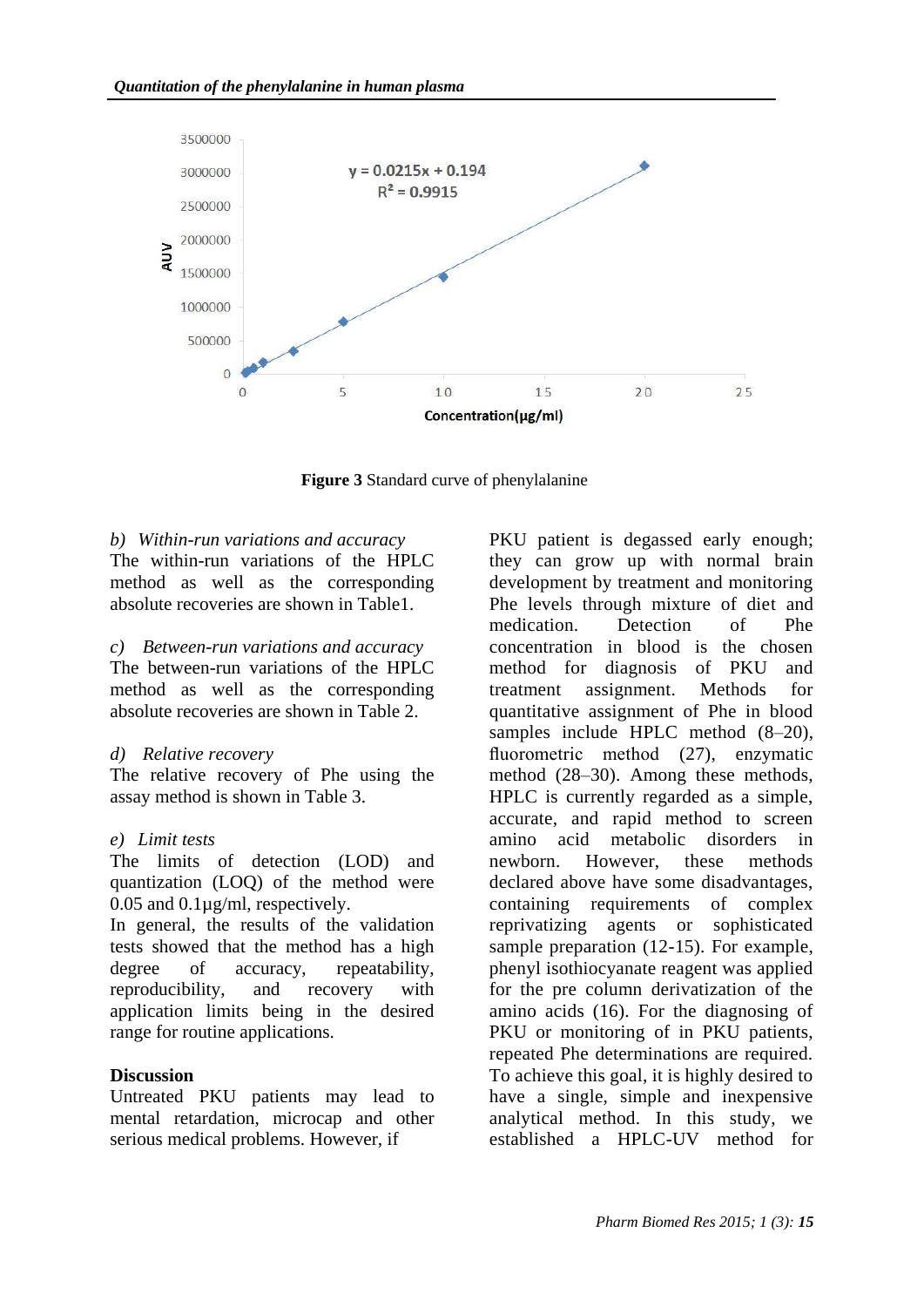| <b>Nominal Added</b><br><b>Concentration</b><br>$(\mu g/ml)$ | Run<br><b>Number</b> | <b>Measured</b><br>Concentration<br>$(\mu g/ml)$ | $Mean \pm SD$    | $CV\%$ | Accuracy | $Mean \pm SD$      |
|--------------------------------------------------------------|----------------------|--------------------------------------------------|------------------|--------|----------|--------------------|
| 0.5                                                          | 1                    | 0.45                                             | $0.53 \pm 0.073$ | 14     | 90.2     | $105 \pm 14$       |
|                                                              | 2                    | 0.53                                             |                  |        | 105.2    |                    |
|                                                              | 3                    | 0.60                                             |                  |        | 119.6    |                    |
|                                                              |                      |                                                  |                  |        |          |                    |
| 2.5                                                          | $\mathbf{1}$         | 2.83                                             | $25.62 \pm 3.55$ | 13.86  | 113.36   | $102.48 \pm 14.18$ |
|                                                              | 2                    | 2.69                                             |                  |        | 107.64   |                    |
|                                                              | 3                    | 2.16                                             |                  |        | 86.44    |                    |
| 10                                                           | $\mathbf{1}$         | 11.34                                            | $10.29 \pm 1.12$ | 10.89  | 113.4    | $102.9 \pm 11.2$   |
|                                                              | $\overline{2}$       | 10.43                                            |                  |        | 104.3    |                    |
|                                                              | 3                    | 9.11                                             |                  |        | 91.1     |                    |

**Table 1** Within–run variations and accuracy of the HPLC method for quantitation of phenylalanine  $(n = 3)$ 

**Table 2** Between–run variations and accuracy of the HPLC method for quantitation of phenylalanine  $(n = 3)$ 

| <b>Nominal Added</b><br><b>Concentration</b> | Run            | <b>Measured</b>                      | $Mean \pm SD$    | $CV\%$ | <b>Accuracy</b> | $Mean \pm SD$      |
|----------------------------------------------|----------------|--------------------------------------|------------------|--------|-----------------|--------------------|
| $(\mu g/ml)$                                 | <b>Number</b>  | <b>Concentration</b><br>$(\mu g/ml)$ |                  |        |                 |                    |
|                                              |                |                                      |                  |        |                 |                    |
| 0.5                                          | 1              | 0.68                                 | $0.65 \pm 1.01$  | 15.61  | 136.02          | $129.40 \pm 20.08$ |
|                                              | 2              | 0.73                                 |                  |        | 145.02          |                    |
|                                              | 3              | 0.53                                 |                  |        | 106.80          |                    |
| 2.5                                          | 1              | 2.83                                 | $2.73 \pm 0.25$  | 9.34   | 113.36          | $109.16 \pm 10.21$ |
|                                              | $\overline{2}$ | 2.44                                 |                  |        | 97.52           |                    |
|                                              | 3              | 2.92                                 |                  |        | 116.60          |                    |
| 10                                           | 1              | 10.28                                | $10.75 \pm 0.44$ | 4.12   | 102.8           | $107.5 \pm 4.4$    |
|                                              | 2              | 11.16                                |                  |        | 111.6           |                    |
|                                              | 3              | 10.81                                |                  |        | 108.1           |                    |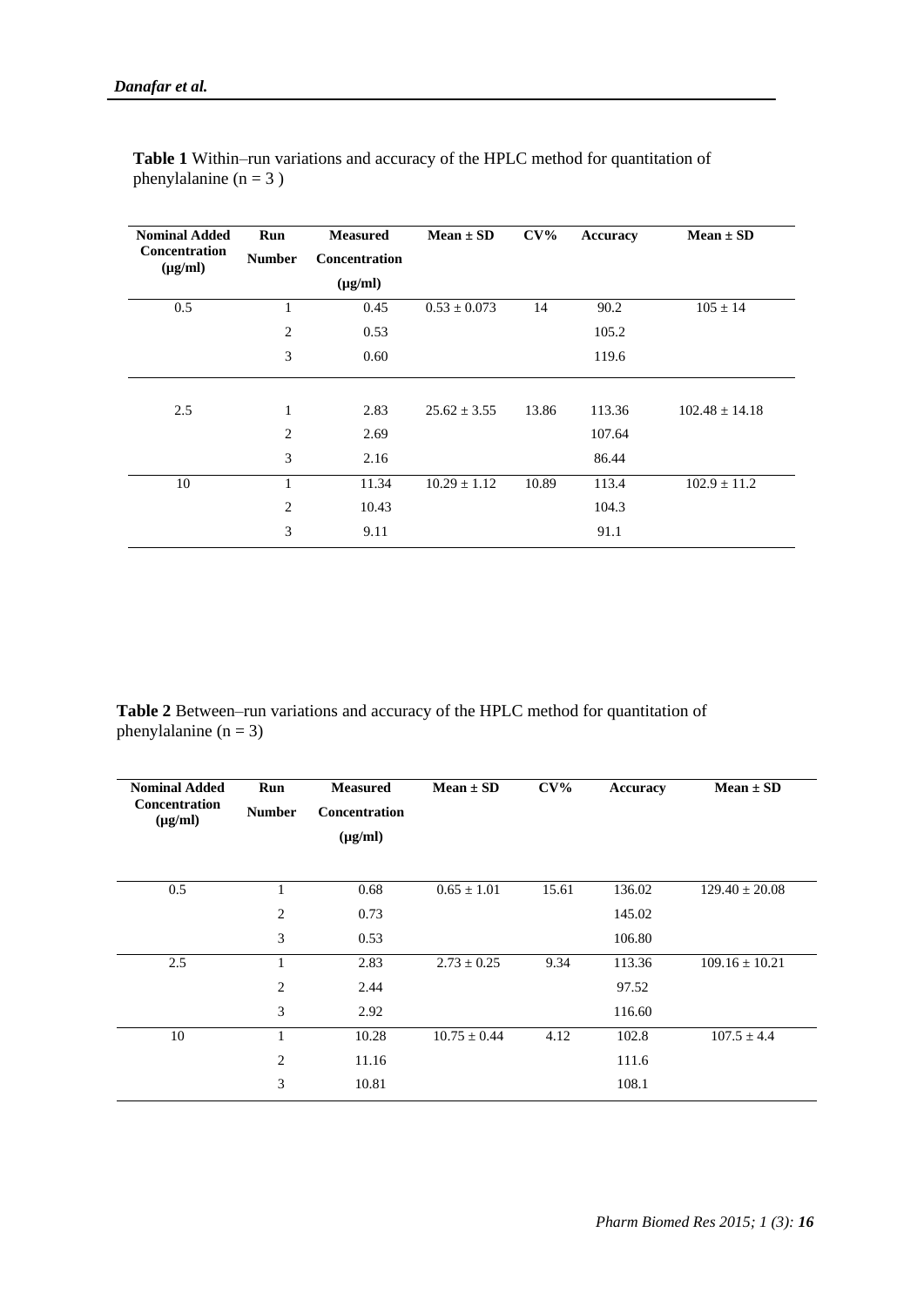| Nominal Added<br>Concentration | Recovery<br>(% ) | $Mean + SD$      |
|--------------------------------|------------------|------------------|
| $(\mu g/ml)$                   |                  |                  |
| 0.5                            | 82.65            | $84.97 \pm 1.25$ |
|                                | 80.92            |                  |
|                                | 75.00            |                  |
| 2.5                            | 81.89            | $84.17 \pm 1.61$ |
|                                | 70.51            |                  |
|                                | 85.09            |                  |
| 10                             | 82.78            | $96.68 \pm 9.99$ |
|                                | 75.34            |                  |
|                                | 87.20            |                  |
|                                |                  |                  |

**Table 3** Relative recovery of phenylalanine by the HPLC method  $(n = 3)$ 

simultaneously detecting Phe levels in human plasma. The outcomes showed that our HPLC-UV method fully satisfied these conditions as mentioned above. For this method, the plasma preparation for

analysis consist of a protein precipitation method. The validation tests on the developed method showed acceptable degree of linearity, sensitivity, precision, accuracy and recovery for the method.

### **Conclusion**

Briefly, we have successfully recognized a HPLC-UV method for simultaneously identifying Phe in human plasma. This method delivers a quick and a cheap alternative to those using HPLC with pre- or

### **References**

- 1. Belmont-Martínez L, Fernández-Lainez C, Ibarra-González I, Guillén-López S, Monroy-Santoyo S, Vela-Amieva M. Evaluaciónbioquímica de la fenilcetonuria (PKU): del diagnóstico al tratamiento. Acta Pediatr Méx 2012;33:296–300. Spanish.
- 2. Mitchell JJ. Phenylalanine Hydroxylase Deficiency. In: Pagon RA, Adam MP, Bird TD, editors. GeneReviews™ [Internet]. 2010 Jan 10 [updated 2013 Jan 31; cited 2014 Jan]. Seattle (WA): University of Washington; 1993–2014. Available from: [http://www.ncbi.nlm.nih.gov/books/NBK1504.](http://www.ncbi.nlm.nih.gov/books/NBK1504)

post-column derivatization. A simple HPLC method was established and indorsed for Phe assay in plasma. The method was used successfully for quantization of Phe in plasma samples. System suitability tests showed that the established method is of suitable separation efficiency and peak shape.

### **Acknowledgement**

This work has been supported financially by the Faculty of Pharmacy, Zanjan University of Medical Sciences.

### **Conflict of interest**

Authors had declared no conflict of interest

- 3. Scriver C, Kaufman S. The hyperphenylalaninemias. In: Scriver C, Beaudet AL, Sly WS, Barton C, Valle D, Kinsler KW, et al, editors. The metabolic and molecular bases of inherited disease.8th ed. Vol II. New York: McGraw-Hill. 2001; p. 1667–724.
- 4. Smith I, Philip L. The hyperphenylalaninemias. In: Fernandes J, Saudubray JM, Van den Berghe G, editors. Inborn metabolic diseases, diagnosis and treatment. 3rd ed. Heidelberg (DE): Springer-Verlag. 2000; p. 171–83.
- 5. Guthrie R, Susi A. A simple phenylalanine method for detecting phenylketonuria in large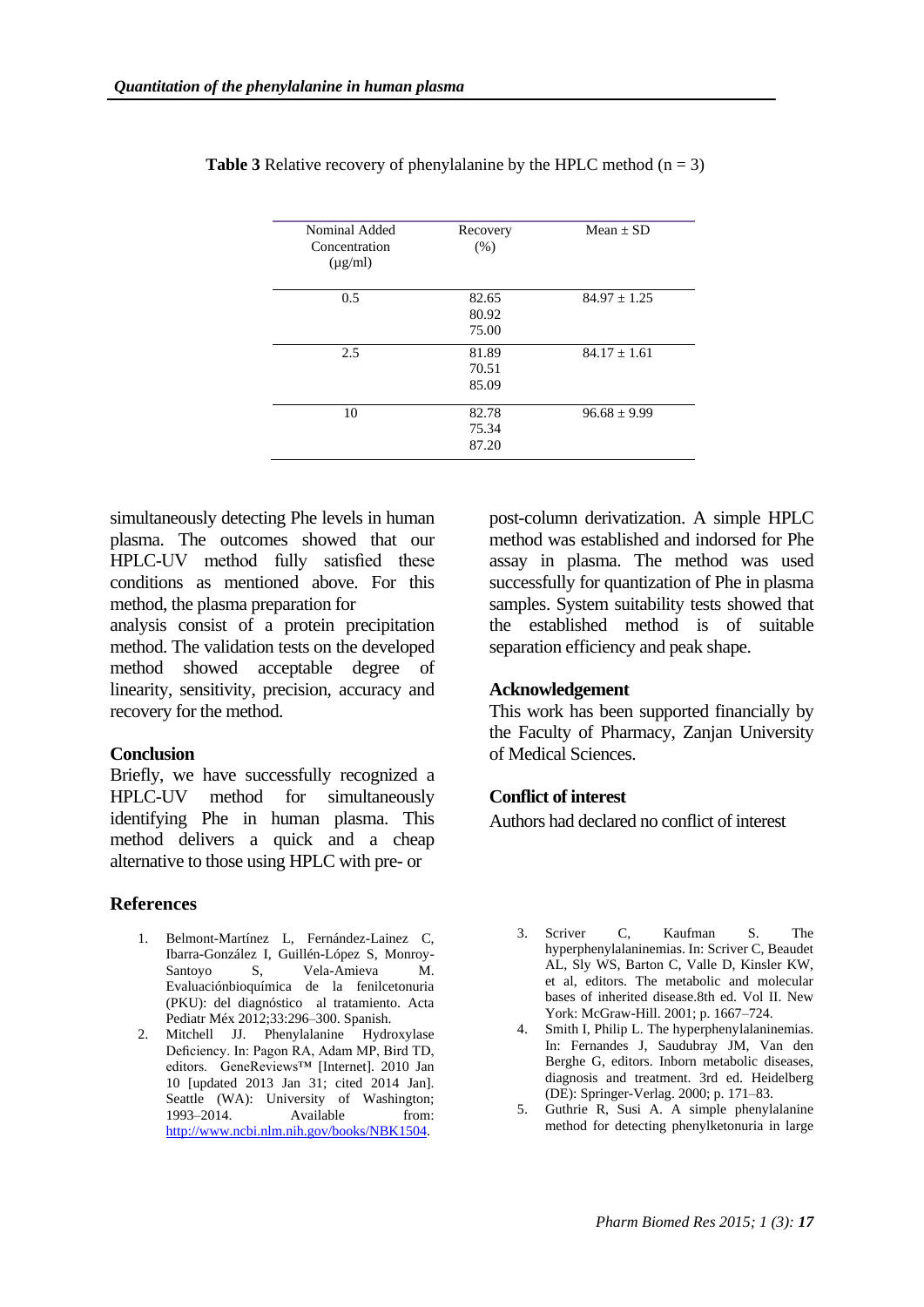populations of newborn infants. Pediatrics 1963;32:338–43.

- 6. Levy PA, Miller JB, Shapira E. The advantage of phenylalanine to tyrosine ratio for the early detection of phenylketonuria. Clin Chim Acta 1998;270:177–81.
- 7. Eastman JW, Sherwin JE,Wong R, Liao CL, Currier RJ, Lorey F, et al. Use of the pheylalanine: tyrosine ratio to test newborns for phenylketonuria in a large public health screening programme. J Med Screen 2000;7:131–5.
- 8. Hilton MA. Liquid-chromatographic direct determination of phenylalanine andtyrosine in serum or plasma, with application to patients with phenylketonuria. Clin Chem 1982;28:1215–8.
- 9. Roesel AR, Blankenship PR, Hommes F. HPLC assay of phenylalanine and tyrosinein blood spots on filter paper. Clin Chim Acta 1986;156:91–6.
- 10. Rudy JL, Rutledge JC, Lewis SL. Phenylalanine and tyrosine in serum and eluatesfrom dried blood spots as determined by reversed-phase liquid chromatography. Clin Chem 1987;33:1152–4.
- 11. Atherton ND, Green A. HPLC measurement of phenylalanine in plasma. Clin Chem1988;34:2241–4.
- 12. Vollmer DW, Jinks DC, Guthrie R. Isocratic reverse-phase liquid chromatographyassay for amino acid metabolic disorders using eluates of dried blood spots. Anal Biochem 1990;189:115–21.
- 13. Qu Y, Miller JB, Slocum RH, Shapira E. Rapid automated quantitation of isoleucine,leucine, tyrosine, and phenylalanine from dried blood filter paper specimens. Clin Chim Acta 1991;203:191–8.
- 14. Reilly AA, Bellisario R, Pass KA. Multivariate discrimination for phenylketonuria(PKU) and non-PKU hyperphenylalaninemia after analysis of newborns' driedblood-spot specimens for six amino acids by ion-exchange chromatography.Clin Chem 1998;44:317–26.
- 15. Allen KR, Degg TJ, Rushworth PA, Smith M, Henderson MJ. Measurement of phenyl lanine and tyrosine in plasma by high-performance liquid chromatography using theinherent fluorescence of aromatic amino acids. Ann Clin Biochem 1999;36:207–11.
- 16. Dale Y, Mackey V, Mushi R, Nyanda A, Maleque M, Ike J. Simultaneous measurement of phenylalanine and tyrosine in phenylketonuric plasma and dried bloodby high-performance liquid chromatography. J Chromatogr B Analyt Technol Biomed Life Sci 2003;788:1–8.
- 17. Hong M, Tang AG. Determination of phenylalanine and tyrosine in serum byhighperformance liquid chromatography with

fluorescent detection. Zhong NanDa Xue Xue Bao Yi Xue Ban 2004;29:67–71.

- 18. Jeong JS, SimHJ, Lee YM, Yoon HR, Lee DH, Hong SP. Determination of phenylalaninein blood by high-performance anion-exchange chromatography-pulsed ampere metric detection to diagnose phenylketonuria. J Chromatogr A 2009;1216:5709–14.
- 19. Kand'ár R, Záková P. Determination of phenylalanine and tyrosine in plasma anddried blood samples using HPLC with fluorescence detection. J Chromatogr B Analyt Technol Biomed Life Sci 2009;877:3926–9.
- 20. Kim NH, Jeong JS, Kwon HJ, Lee YM, Yoon HR, Lee KR, et al. Simultaneous diagnostic method for phenylketonuria and galactosemia from dried blood spots usinghigh-performance liquid chromatography-pulsed amperometric detection. J Chromatogr B Analyt Technol Biomed Life Sci 2010;878:1860–4.
- 21. Madira WM, Xavier F, Stern J, Wilcox AH, Barron JL. Determination and assessment of the stability of phenylalanine and tyrosine in blood spots by HPLC. Clin Chem 1992;38:2162–3.
- 22. Kok WT, Brinkman UA, Frei RW. Rapid determination of phenylalanine and tyrosine in urine and serum by HPLC with electrochemical detection. J Pharm Biomed Anal 1983;1:369– 72.
- 23. Qu Y, Slocum R, Fu J, Rasmussen WE, Rector HD, Miller JB, et al. Quantitative amino acid analysis using a Beckman system gold HPLC 126AA analyzer. Clin Chim Acta. 2001; 312(1–2):153–62.
- 24. Bartolomeo MP, Maisano F. Validation of a reversed-phase HPLC method for quantitative amino acid analysis. J Biomol Tech. 2006;17:131–7.
- 25. Gatti R, Gioia MG. Liquid chromatographic fluorescence determination of amino acids in plasma and urine after derivatization with phanquinone. Biomed Chromatogr.  $2008:22:207-13.$
- 26. Kandar R, Zakova P. Determination of phenylalanine and tyrosine in plasma and dried blood samples using HPLC with fluorescence detection. J Chromatography B AnalytTechnol Biomed Life Sci 2009 15;877:3926–9.
- 27. Gerasimova NS, Steklova IV, Tuuminen T. Fluorometric method for phenylalanine microplate assay adapted for phenylketonuria screening. Clin Chem 1989;35:2112–5.
- 28. Wendel U, Koppelkamm M, Hummel W, Sander J, Ulrich L. A new approach to the newborn screening for hyperphenylalaninemias: use of Lphenylalanine dehydrogenase and microtiter plates. Clin Chim Acta 1990;192:165–70.
- 29. Wibrand F. Amicroplate-based enzymatic assay for the simultaneous determination of